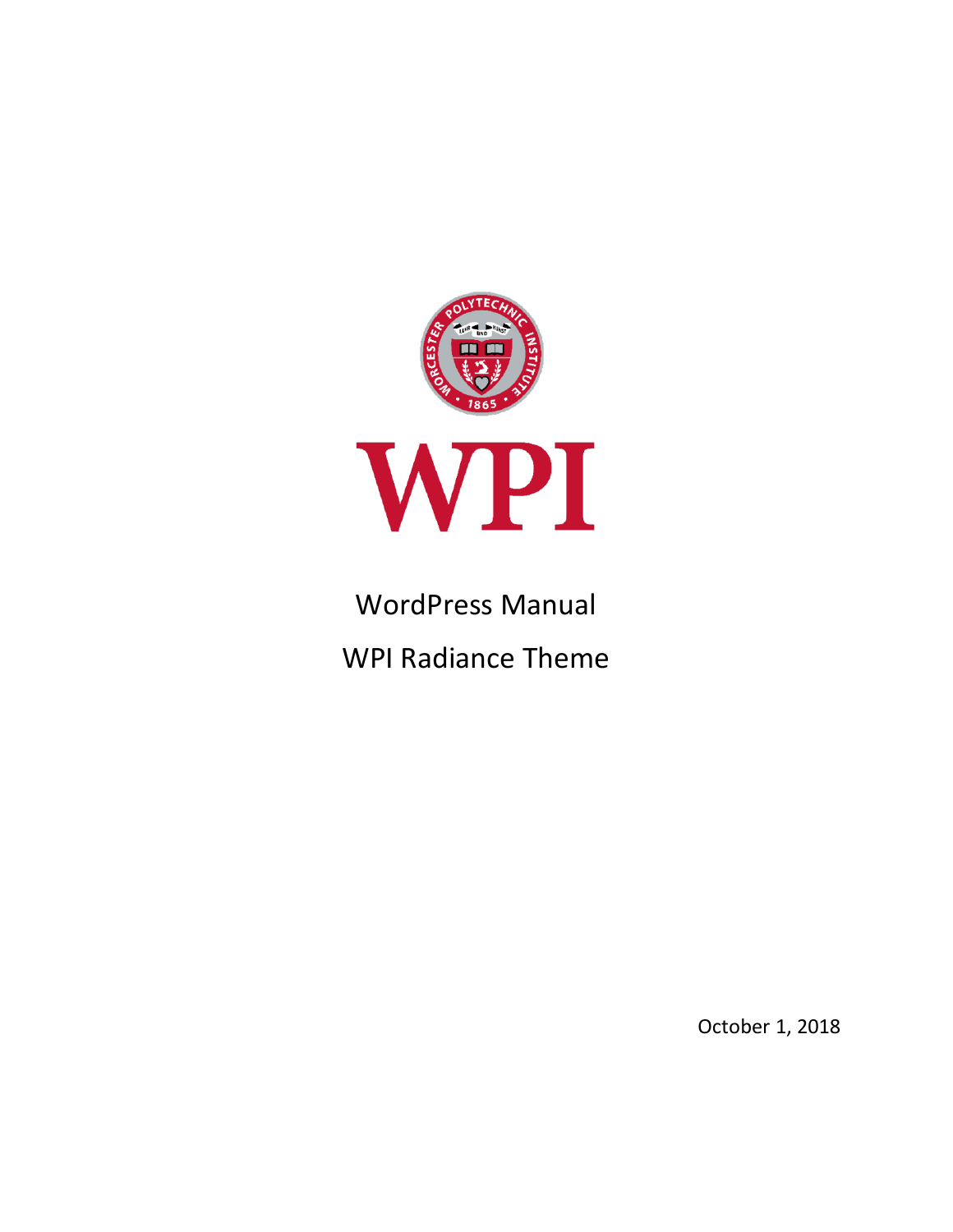# Table of Contents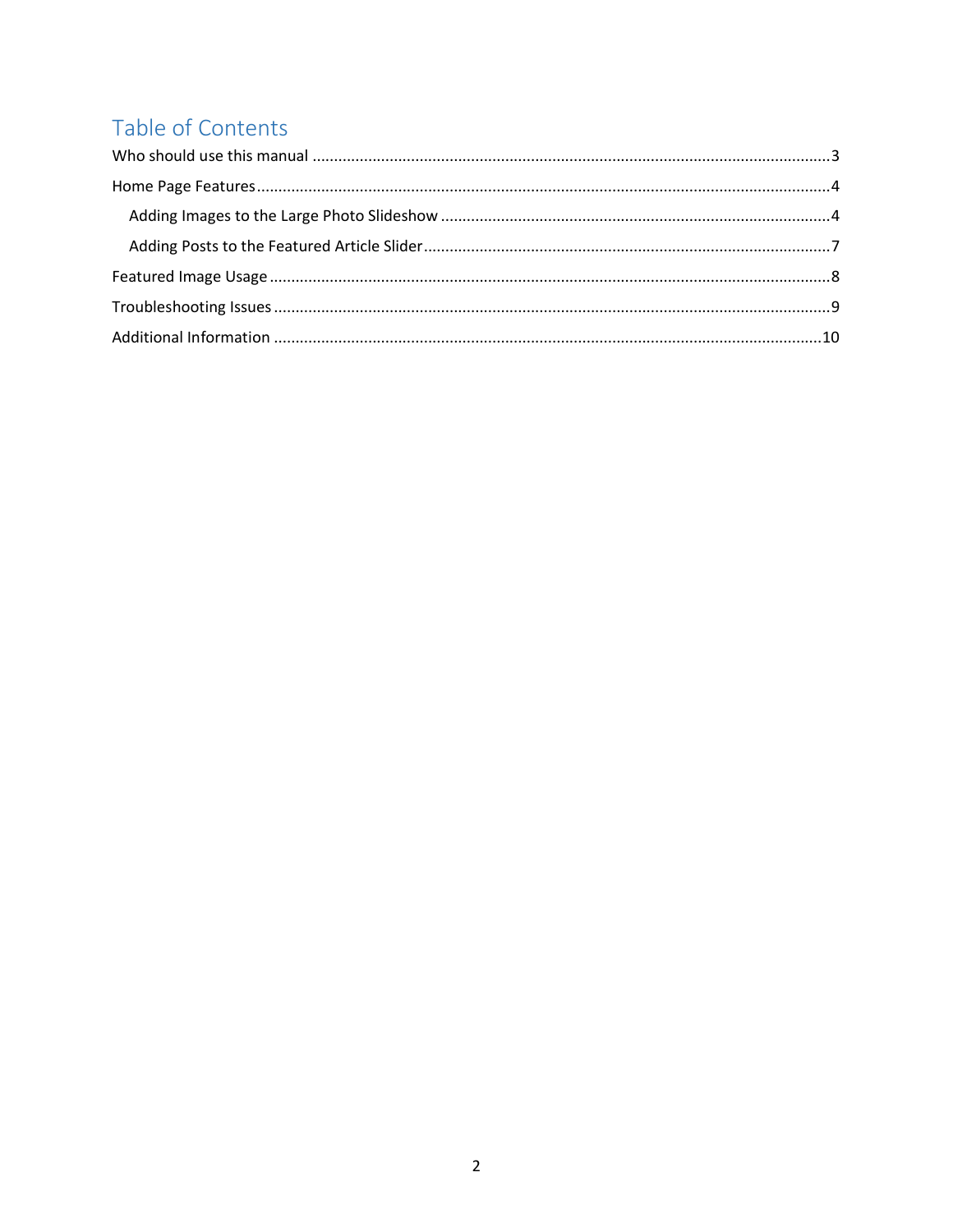## <span id="page-2-0"></span>Who should use this manual

This document contains information specific to the WPI Blog theme. This document assumes that you are already familiar with the WordPress interface and basic WordPress functions such as editing web pages and creating blog articles. If you are not familiar with WordPress, please review the videos and tips at [https://www.wpi.edu/+wordpress.](https://www.wpi.edu/+wordpress)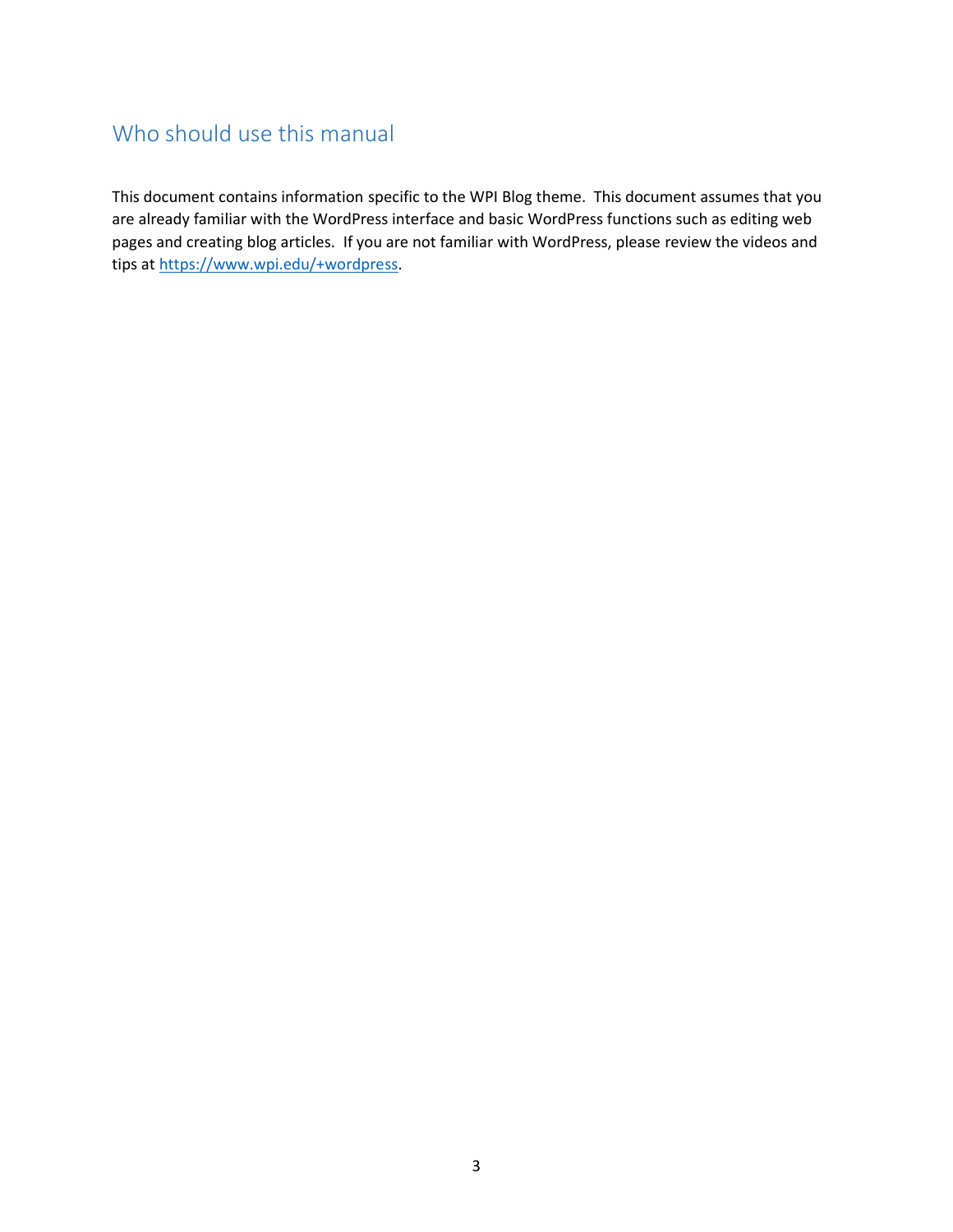### <span id="page-3-0"></span>Home Page Features

WPI Radiance is a blog theme which features links to your latest blog articles on the home page. It has several special home page features, including a large photo slideshow and a smaller featured article slider.

#### <span id="page-3-1"></span>Adding Images to the Large Photo Slideshow

Edit the post that you want to feature in the home page slideshow.

- 1. Click on the "**Add Featured Image**" link in the right sidebar and choose a photo. The ideal image size is **1024px wide by 680px high\***. **Photos smaller than this may not appear properly on all screen sizes.** Note that once you add a featured image, the link you originally clicked on changes to "Remove Featured Image" as is shown in the screen-shot below. If you decide at a later date to change the photo, you need to first remove it and then add a new one.
- 2. The title that you've entered for your blog article will be used as the heading text on the slide. Note that this text is also a hyperlink to the article.
- 3. Add a brief description of the article in the Excerpt box, which will be displayed beneath the heading on the slide show. If you do not add an excerpt, the theme will automatically grab the first couple of lines from the article, which may or may not be a good description of the article.



**\*Important Note on Image Size:** The full image (1024x680) will be displayed on mobile devices; however, desktop machines will only display roughly the top two-thirds of the photo. Keep this in mind when choosing photos. You'll want to choose images where the **focal point is in the top half** of the image.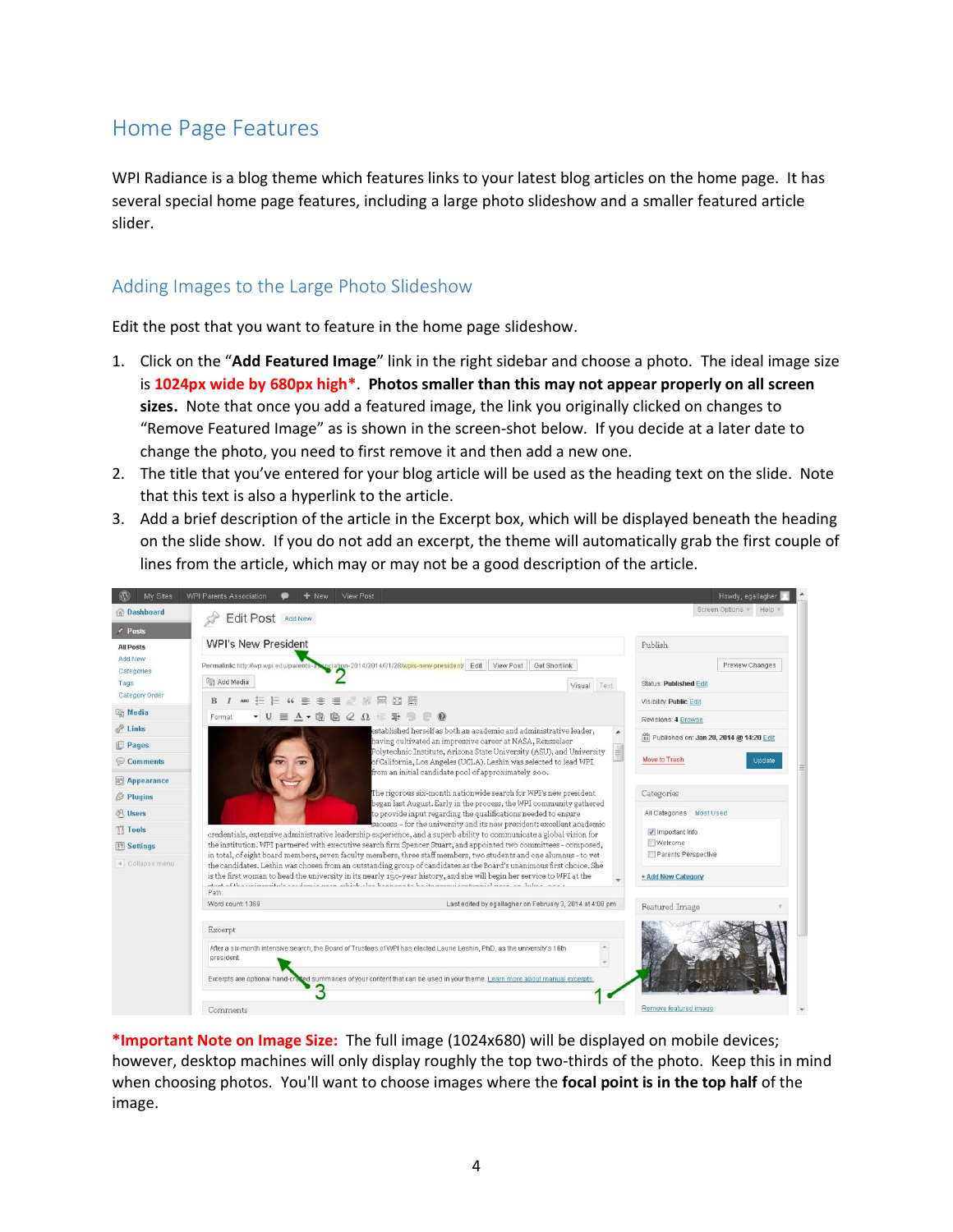Now that we have set up all of the necessary elements for the slide, there is one more step that we need to take to let the theme know that this slide should be added.

At the top of the browser, look for the ID of the Post you are editing. In the image below, the ID is 326.



Under the Appearance menu, go to **WP-Radiance Theme Settings**. Click on the "Featured Pages" option as shown in the red box below.

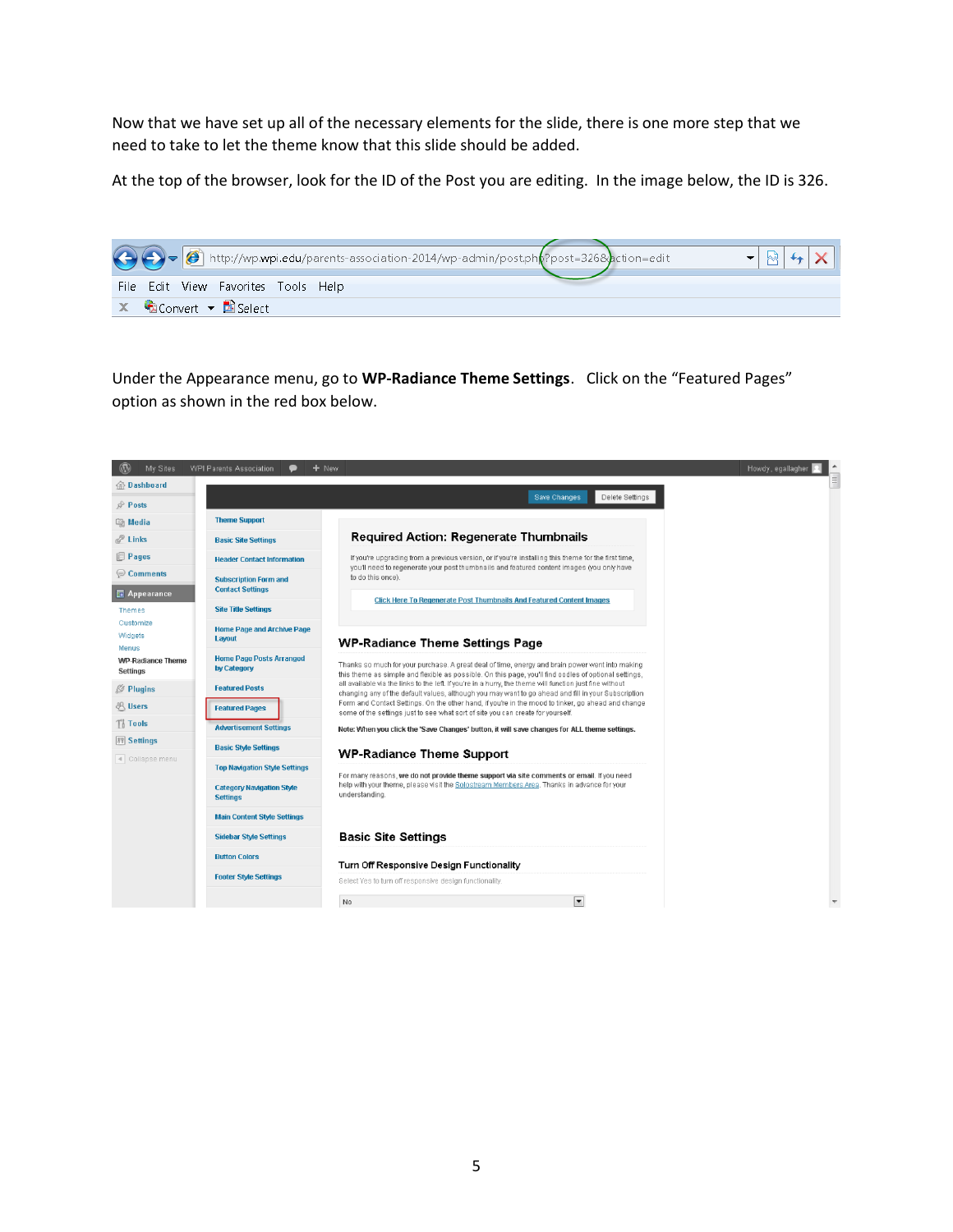This will bring you to the Featured Pages section as shown to the right.

Under "Which Pages to Feature" add a comma-separated list of Posts IDs as shown in the green circle.

Note that in this example, Post ID 326 and one other post have been designated as featured pages for the slideshow.

Make sure you press **Save Changes** when you are finished.

|                        | Featured Pages on Home Page                                                |
|------------------------|----------------------------------------------------------------------------|
|                        | If you would like to add featured pages to the home page select Yes above. |
| Yes                    |                                                                            |
|                        |                                                                            |
|                        |                                                                            |
| Which Pages to Feature |                                                                            |

**Very Important:** If you delete posts/pages that were featured in the slideshow, make sure you remove the id from this list or your slideshow may not load.

Save Changes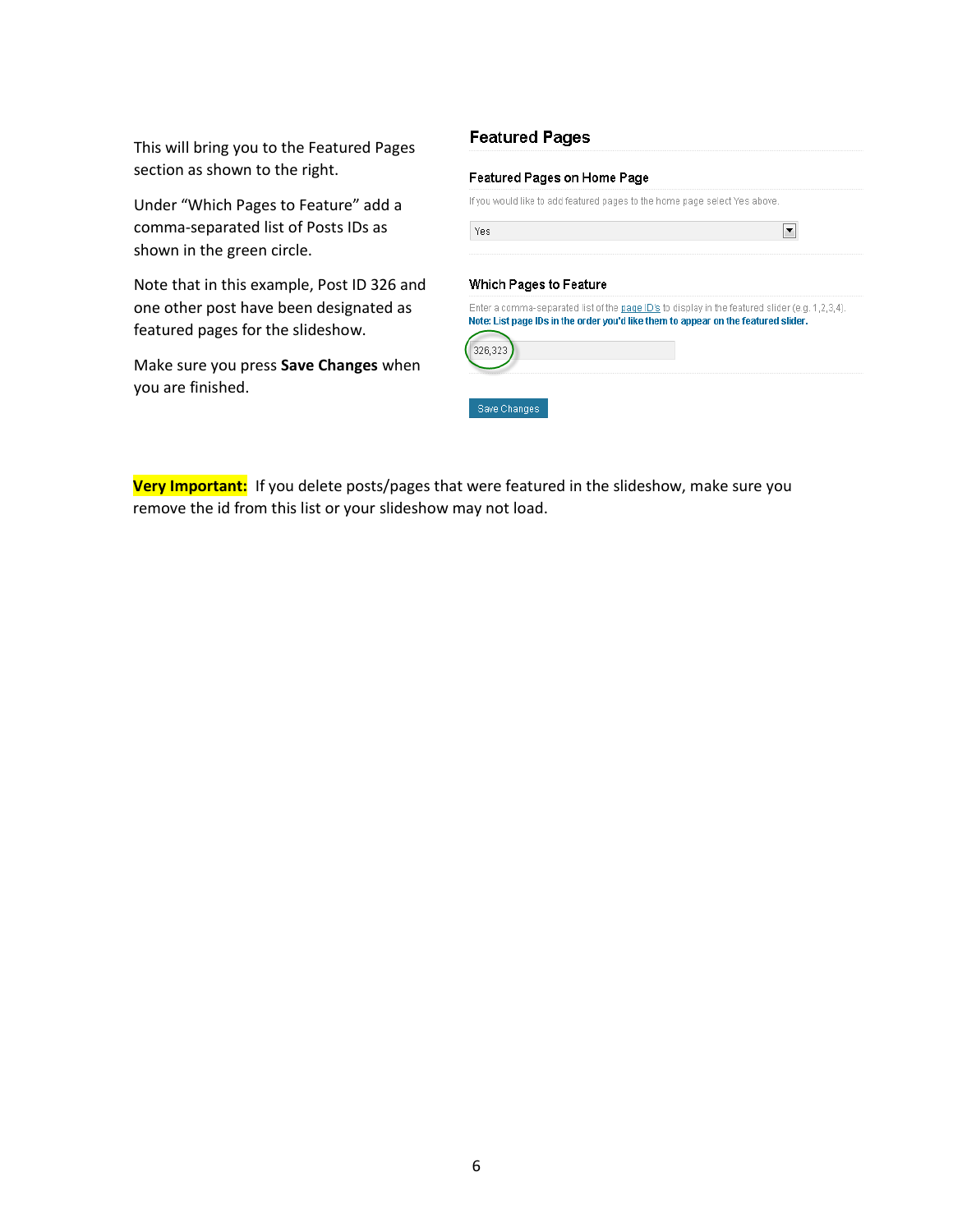#### <span id="page-6-0"></span>Adding Posts to the Featured Article Slider

The featured article slider appears beneath the large slide show on the home page.

The articles that appear in this slider must have a special "featured" tag.

At the bottom of the right column in the screen-shot below, you'll see a "Tags" box and the word "featured" circled in green. This indicates to WordPress that this article should be added to the Featured Article slider. To add a new article, you can either click on the link that says "Choose from the most used tags" and select the word "featured" or just type "featured" into the box and click Add.

Make sure you press the **Update** button to save your changes.

| Edit Post Add New                                                                                                                                                                                                                                                                                                                                                                                                                                                                                                                                                                                                                                                                                                                                                                                                           | Screen Options ▼<br>Help 1                                                                                                                                         |
|-----------------------------------------------------------------------------------------------------------------------------------------------------------------------------------------------------------------------------------------------------------------------------------------------------------------------------------------------------------------------------------------------------------------------------------------------------------------------------------------------------------------------------------------------------------------------------------------------------------------------------------------------------------------------------------------------------------------------------------------------------------------------------------------------------------------------------|--------------------------------------------------------------------------------------------------------------------------------------------------------------------|
| <b>WPI's New President</b>                                                                                                                                                                                                                                                                                                                                                                                                                                                                                                                                                                                                                                                                                                                                                                                                  | Publish                                                                                                                                                            |
| View Post<br>Get Shortlink<br>Permalink: http://wp.wpi.edu/parents-association-2014/2014/01/28/wpis-new-president/ Edit                                                                                                                                                                                                                                                                                                                                                                                                                                                                                                                                                                                                                                                                                                     | Preview Changes                                                                                                                                                    |
| mg Add Media<br>Visual Text                                                                                                                                                                                                                                                                                                                                                                                                                                                                                                                                                                                                                                                                                                                                                                                                 | <b>Status: Published Edit</b>                                                                                                                                      |
|                                                                                                                                                                                                                                                                                                                                                                                                                                                                                                                                                                                                                                                                                                                                                                                                                             | Visibility: Public Edit                                                                                                                                            |
| $\bullet$ V $\equiv$ $\Delta$ $\bullet$ G $\stackrel{\frown}{\omega}$ G $\stackrel{\frown}{\omega}$ V $\stackrel{\frown}{\omega}$ V $\stackrel{\frown}{\omega}$<br>Format                                                                                                                                                                                                                                                                                                                                                                                                                                                                                                                                                                                                                                                   | Revisions: 4 Browse                                                                                                                                                |
| ▲<br>WORCESTER, Mass. - January 21, 2014 - After a six-month intensive search, the Board of Trustees of Worcester<br>$\equiv$<br>Polytechnic Institute (WPI) has elected Laurie Leshin, PhD, as the university's 16th president.                                                                                                                                                                                                                                                                                                                                                                                                                                                                                                                                                                                            | 聞 Published on: Jan 28, 2014 @ 14:20 Edit                                                                                                                          |
| Over the past 20 years, Leshin, a geochemist and space scientist,<br>established herself as both an academic and administrative leader,<br>having cultivated an impressive career at NASA, Rensselaer<br>Polytechnic Institute, Arizona State University (ASU), and University<br>of California, Los Angeles (UCLA). Leshin was selected to lead WPI<br>from an initial candidate pool of approximately 200.<br>The rigorous six-month nationwide search for WPI's new president<br>began last August. Early in the process, the WPI community gathered<br>to provide input regarding the qualifications needed to ensure<br>success – for the university and its new president: excellent academic<br>credentials, extensive administrative leadership experience, and a superb ability to communicate a global vision for | Move to Trash<br>Update<br>Categories<br>All Categories   Most Used<br>$\sqrt{\phantom{a}}$ Important Info<br>Welcome<br>Parents Perspective<br>+ Add New Category |
| Path:<br>Last edited by eqallagher on February 3, 2014 at 4:08 pm<br>Word count: 1369                                                                                                                                                                                                                                                                                                                                                                                                                                                                                                                                                                                                                                                                                                                                       | Tags                                                                                                                                                               |
| Excerpt<br>$\blacktriangle$<br>After a six-month intensive search, the Board of Trustees of WPI has elected Laurie Leshin, PhD, as the university's 16th<br>president.                                                                                                                                                                                                                                                                                                                                                                                                                                                                                                                                                                                                                                                      | ∙featured<br>Add<br>Separate tags with commas<br>featured                                                                                                          |
| Excerpts are optional hand-crafted summaries of your content that can be used in your theme. Learn more about manual excerpts.                                                                                                                                                                                                                                                                                                                                                                                                                                                                                                                                                                                                                                                                                              | Choose from the most used tags                                                                                                                                     |

Note that the Featured Article Slider will use the Posts title as the heading and the Excerpt text for the description. As with the large home page slider, if no excerpt is provided WordPress will just use the text from the beginning of the article.

The Featured Article Slider uses the Featured Image as a thumbnail photo. However, if a featured article does not have a Featured Image, it will try to find an image within the article to use. If there are no images, then only the text will be displayed.

The Featured Article Slider settings can be found under the Appearance menu →**WP-Radiance Theme Settings**. Click on "Featured Posts." Here you can specify the number of articles you would like to feature. It is set by default to 3 articles. If you add the featured tag to more than 3 articles, only the most recent 3 articles are displayed (based on the post date.)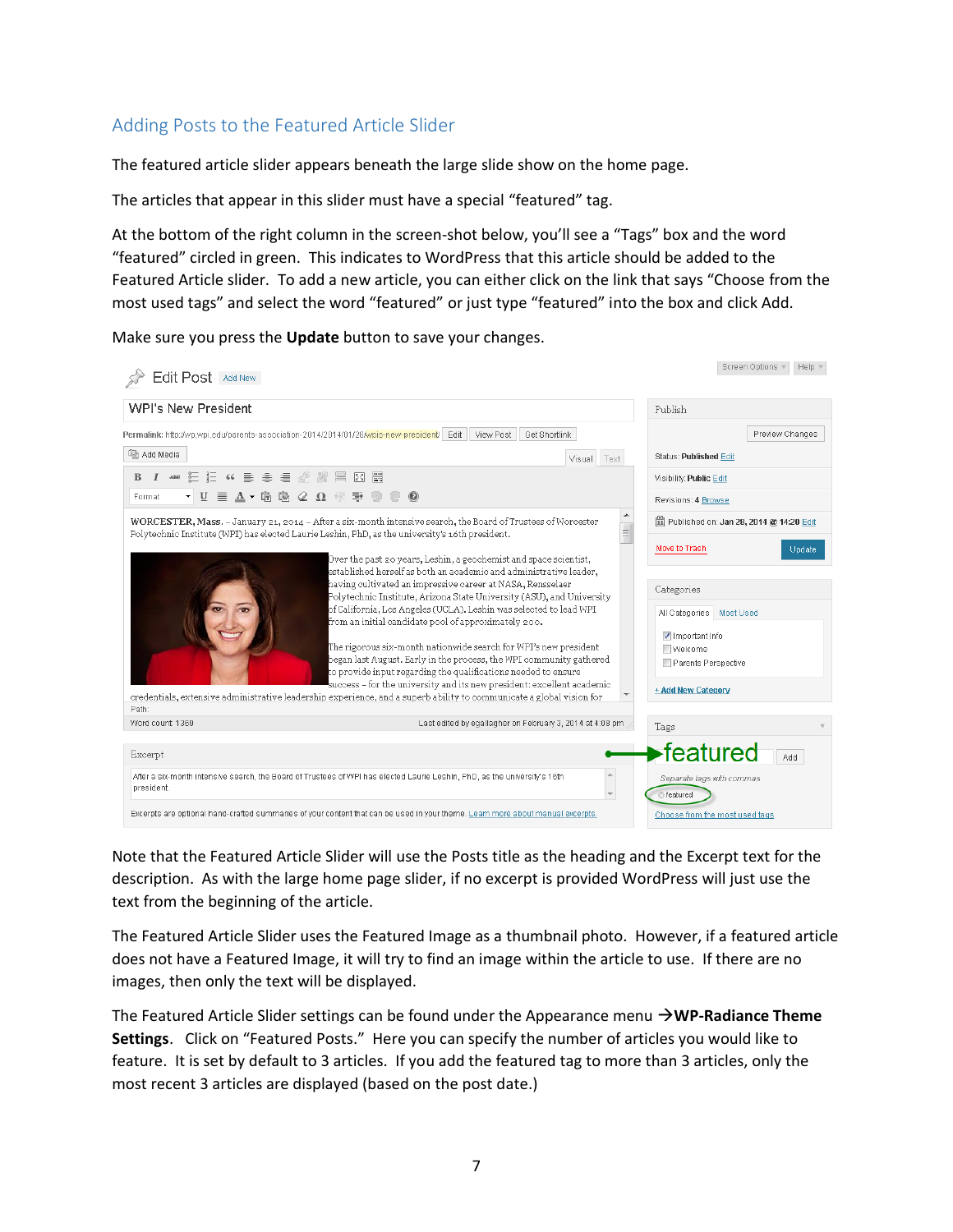# <span id="page-7-0"></span>Featured Image Usage

The **Featured Image** is used throughout this theme in the following places:

- The home page slideshow
- The featured article slider
- Thumbnail image next to the article teaser on the home page
- Static image in the banner area of the post

Instructions on how to add a featured image can be found in the section on [Adding Images to the Large](#page-3-1)  [Photo Slideshow.](#page-3-1)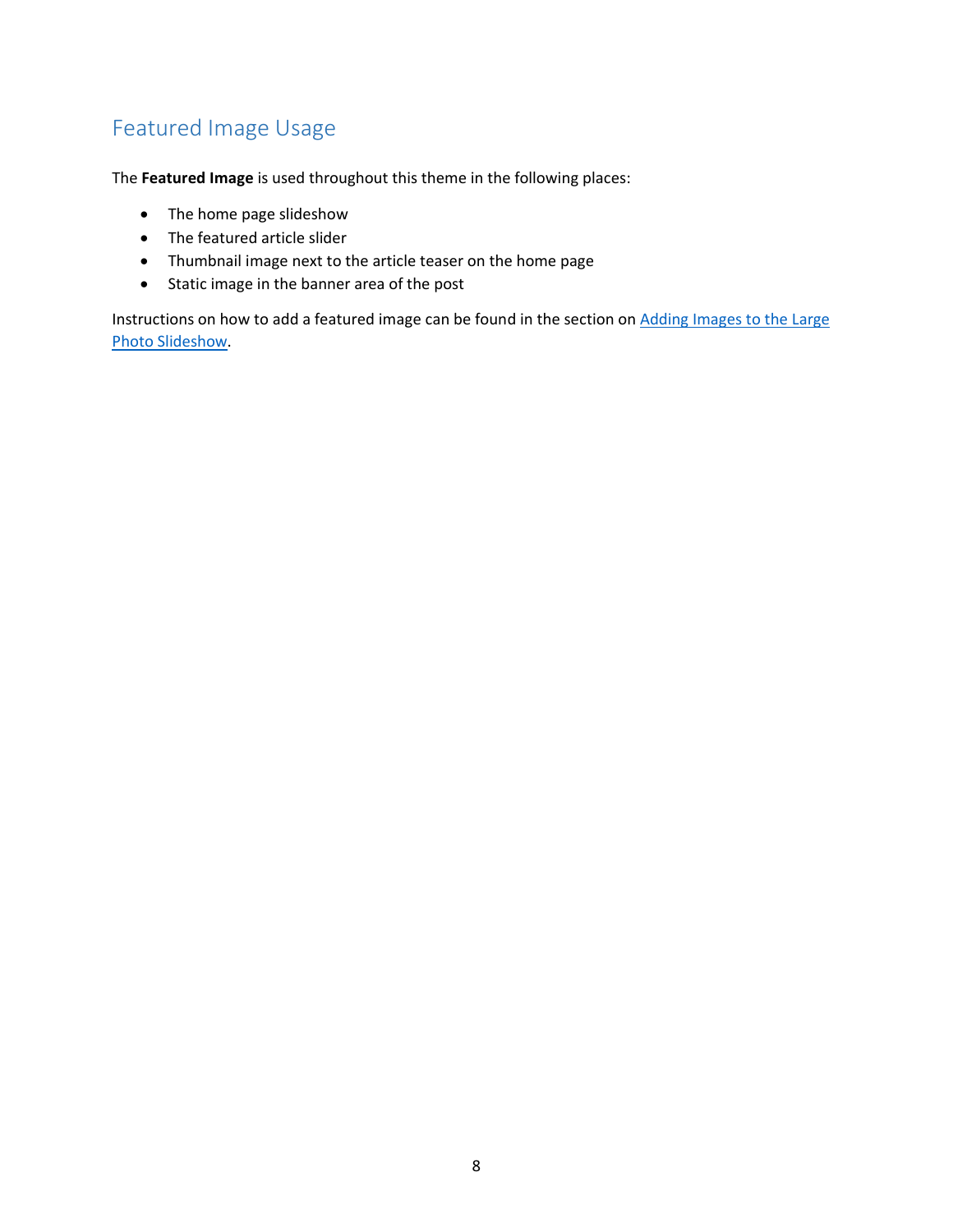# <span id="page-8-0"></span>Troubleshooting Issues

**Problem:** I've added a featured image to my post but it is not displaying on the page.

**Solution:** 

1. Edit the post and scroll down to the **Solostream Post Options** section. Verify that the Suppress Automatic Thumbnail Placement option as shown in the screenshot below is set to NO.

| <b>Solostream Post Options</b>                                                                                                                         |  |
|--------------------------------------------------------------------------------------------------------------------------------------------------------|--|
| Page Layout<br>Select a layout for this page/post.                                                                                                     |  |
| Default                                                                                                                                                |  |
| Suppress Automatic Thumbnail Placement on This Post<br>Select Yes to suppress the automatic thumbnail that appears on the home page and archive pages. |  |
| <b>No</b>                                                                                                                                              |  |

2. Under the Appearance menu, go to **WP-Radiance Theme Settings**. Click on the "Featured Pages" option as shown in the red box below. Verify that Featured Pages on Home Page is set to YES. Note that this will also activate the Home Page Slideshow and you must have at least one page ID listed on which pages to Feature. See [Adding Images to the Large Photo Slideshow](#page-3-1) for information on how to locate the id of a page or post.

|                                                         | <b>Save Changes</b><br><b>Delete Settings</b>                                                                                                                                         |
|---------------------------------------------------------|---------------------------------------------------------------------------------------------------------------------------------------------------------------------------------------|
| <b>Theme Support</b>                                    | <b>Featured Pages</b>                                                                                                                                                                 |
| <b>Basic Site Settings</b>                              |                                                                                                                                                                                       |
| <b>Header Contact Information</b>                       | <b>Featured Pages on Home Page</b>                                                                                                                                                    |
| <b>Subscription Form and</b><br><b>Contact Settings</b> | If you would like to add featured pages to the home page select Yes above.<br>Yes                                                                                                     |
| <b>Site Title Settings</b>                              |                                                                                                                                                                                       |
| Home Page and Archive Page<br>Layout                    | <b>Which Pages to Feature</b>                                                                                                                                                         |
| <b>Home Page Posts Arranged</b><br>by Category          | Enter a comma-separated list of the page ID's to display in the featured slider (e.g. 1.2.3.4).<br>Note: List page IDs in the order you'd like them to appear on the featured slider. |
| <b>Featured Posts</b>                                   | 1846                                                                                                                                                                                  |
| <b>Featured Pages</b>                                   |                                                                                                                                                                                       |
| <b>Advertisement Settings</b>                           | <b>Save Changes</b>                                                                                                                                                                   |
| <b>Basic Style Settings</b>                             |                                                                                                                                                                                       |

**Problem:** The home page slide show just keeps spinning and is not displaying any images. **Solution:** Follow the instructions above regarding the **Featured Pages settings**. Features Pages on the Home page must be set to yes AND you must specify a valid page id. The page must be associated with a public page and not a private, draft or deleted page.